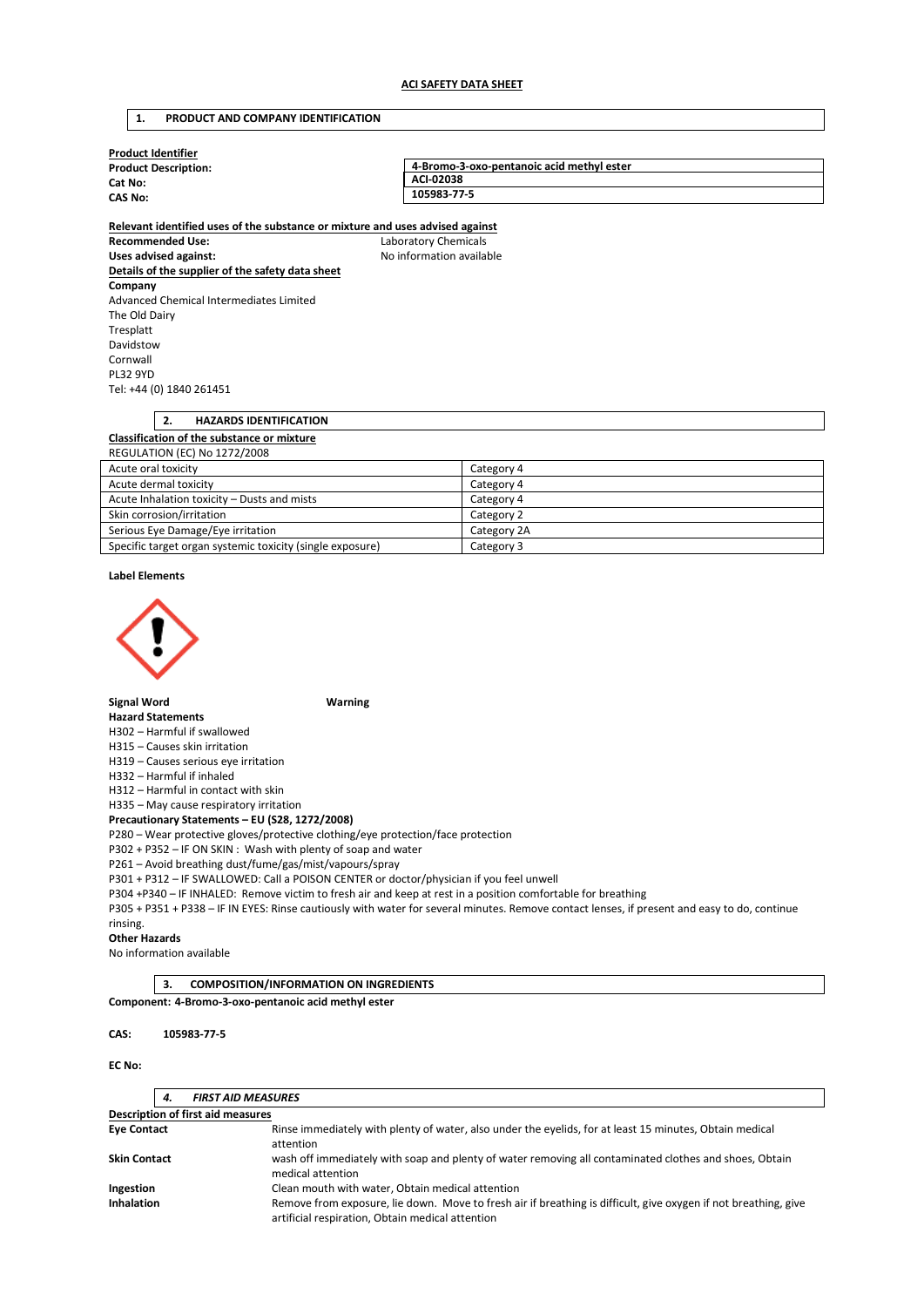#### **5. FIRE-FIGHTING MEASURES**

#### **Extinguishing media**

#### **Suitable Extinguishing Media**  Water spray Carbon dioxide (CO2) Dry chemical foam **Extinguishing media which must not be used for safety reasons**  No information available

# **Special hazards arising from the substance or mixture**

Thermal decomposition can lead to release of irritating gases and vapours

#### **Advice for fire-fighters**

As in any fire, wear self-contained breathing apparatus pressure-demand, MSHA/NIOSH (approved or equivalent) and full protective gear.

## **6. ACCIDENTAL RELEASE MEASURES**

**Personal precautions, protective equipment and emergency procedures** 

## Ensure adequate ventilation

**Environmental precautions** 

# Prevent further leakage or spillage if safe to do so

**Methods and material for containment and cleaning up** 

Sweep up or spillage and collect in suitable container for disposal. Use suitable absorbent if required. Do not let this chemical enter the environment

#### **7. HANDLING AND STORAGE**

#### **Precautions for Safe Handling**

Avoid contact with skin and eyes. Do not breath dust. Do not breath vapours or spray mist. Do not ingest **Conditions for Safe Storage, including and incompatibilities** 

Keep in a dry, cool and well-ventilated place. Keep container tightly closed.

#### **8. EXPOSURE CONTROLS/PERSONAL PROTECTION Control Parameters Exposure limits Exposure limits Not applicable** . **Derived No Effect Level (DNEL)** No information available **Predicted No Effect Concentration** No information available

**Engineering Measures** Ensure adequate ventilation, especially in confined areas. Ensure that eyewash stations and safety showers are close to workstation location.

#### **Personal Protective Equipment**

**(PNEC)** 

**Exposure Controls** 

- 1. **Eye protection Goggles**
- **2. Hand protection Protective gloves**
- 
- 

**3. Skin and body protection** Wear appropriate protective gloves and clothing to prevent skin exposure **4. Respiratory protection** Follow the OSHA respirator regulations found in 29 CFR 1910.134 OR European Standard EN 149. Use a NIOSH/MSHA or European Standard EN 149 approved respirator if exposure limits are exceeded or if irritation or other symptoms are experienced.

# **Environmental Exposure Controls No information available**

**Hygiene Measures** Handle in accordance with good industrial hygiene practice

## **9. PHYSICAL AND CHEMICAL PROPERTIES**

| <b>Physical State</b>      | LIQUID      |
|----------------------------|-------------|
| Appearance                 | Pale yellow |
| <b>Boiling Point/Range</b> |             |
| <b>Melting Point/Range</b> |             |
| <b>Flash Point</b>         |             |
| <b>Molecular Formula</b>   | C6H9BrO3    |
| <b>Molecular Weight</b>    | 209.04      |
|                            |             |

## **10. STABILITY AND REACTIVITY**

**Reactivity Chemical Stability**  Stable under normal conditions **Possibility of Hazardous Reactions**  Hazardous Polymerization **No information available** Hazardous Reactions **No information available Conditions to Avoid**  Incompatible products. Heat. **Incompatible Materials**  Acids, bases, strong oxidizing agents, strong reducing agents, **Hazardous Decomposition Products**